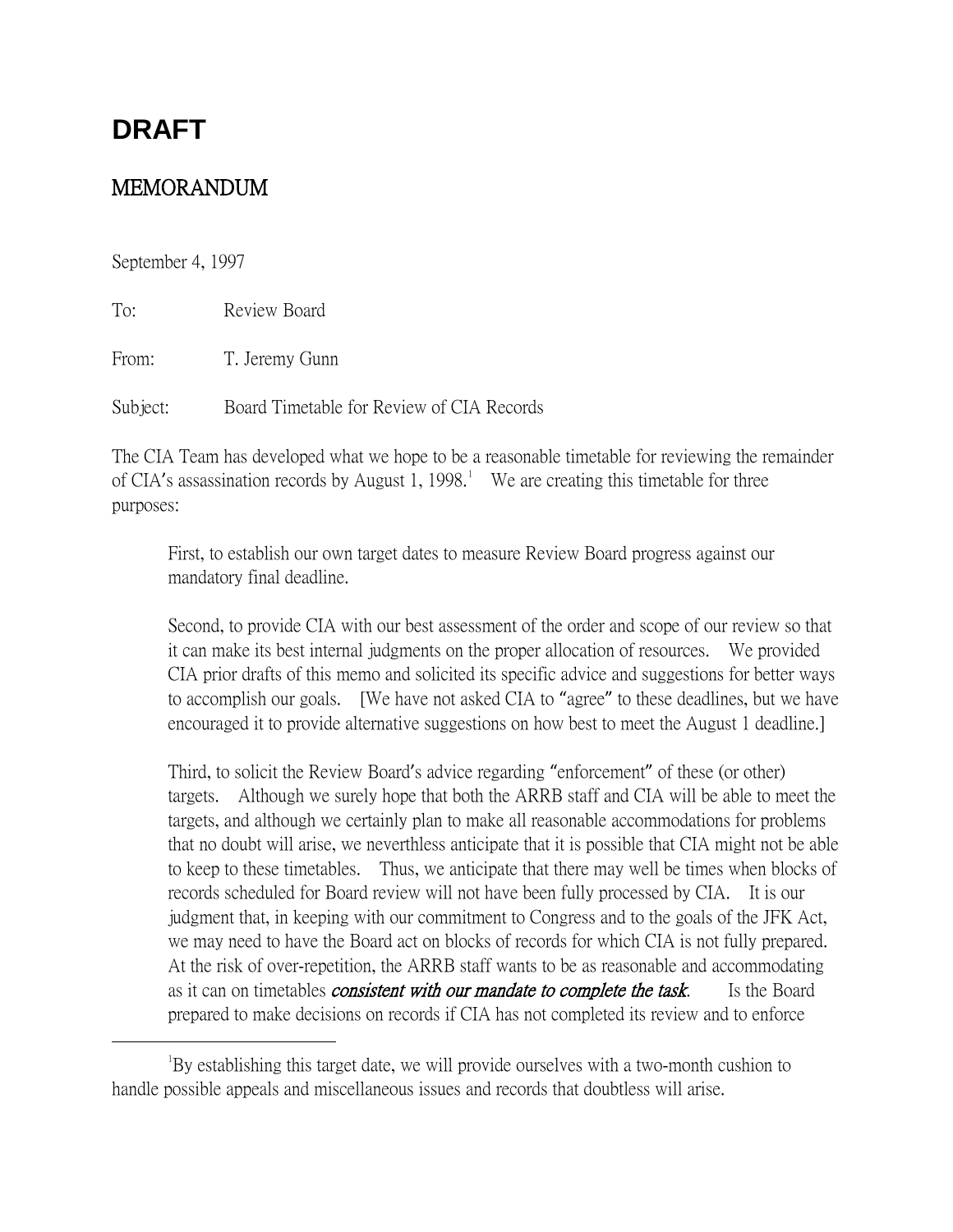those decisions?

# Oswald 201 File

- 17 boxes
- current status:
	- review completed (with a few minor exceptions)

# CIA Sequestered Collection

# 1. **"**The 63 boxes**"**

- current status:

Most, but not all, records have RIFs (referred to by CIA as "IDEN aids") attached. CIA needs to complete the RIF process.

The ARRB staff has completed a survey of the 63 boxes (on the folder level) and assigned each folder a relevance priority on a 1 to 4 scale. CIA has completed its declassification review of roughly \_\_% of the priority 1 folders, and will turn shortly to priorities 2 and 3.

The ARRB Staff has completed approximately 50% of the priority 1 records and those records have been (or will shortly) be voted on by the Board.

#### - targets:

Completion of final review of 63 boxes by January 31, 1998.

| 9/30/97  | box 40 (priority 1)     |
|----------|-------------------------|
| 10/31/97 | box 48 (priority 1)     |
| 11/30/97 | box 56 (priority 1)     |
| 12/31/91 | box 73 (priority 1)     |
| 1/31/98  | all priority 2, 3 and 4 |
|          |                         |

# 2. HSCA Staff notes (originally located in the 63 boxes)

-status:

RIFs prepared for all documents. CIA review is one-half to two-thirds complete. ARRB staff completes its review shortly after receiving records from CIA.

-target dates:

Complete Board voting by November 18, 1997.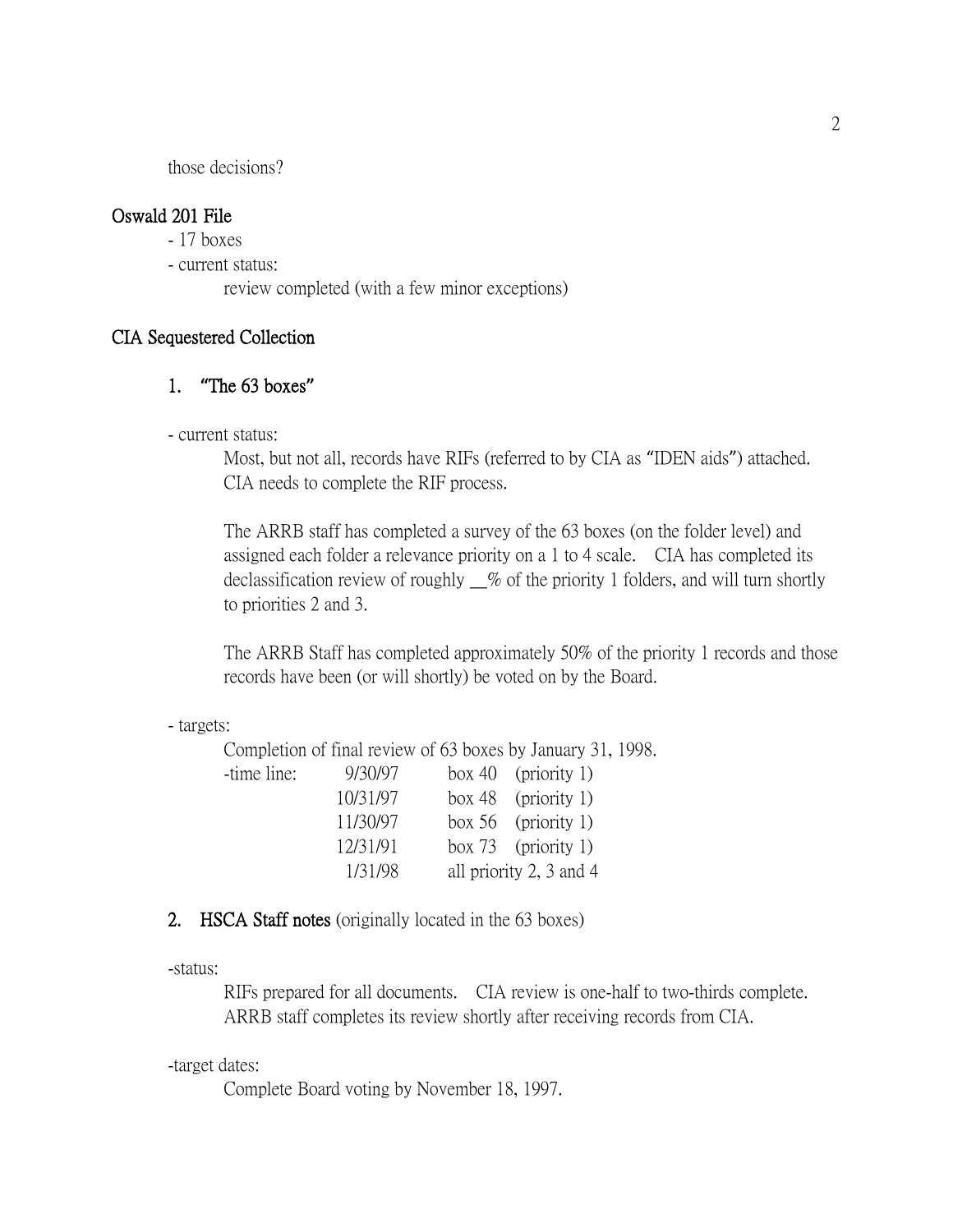#### 3. Microfilm (72 boxes)

#### - current status:

RIFs have not been prepared, although some CIA reference aids have been completed.

CIA identified approximately \_\_% of these records as NBR. ARRB staff has reviewed all CIA NBR designations, and has identified additional records that should be reviewed by the Board.

CIA should prepare RIFs promptly to facilitate review.<sup>[2](#page-2-0)</sup>

-targets:

CIA begins review by November 1, 1997 and completes review by July 1, 1998.

Complete Board determinations by July 31, 1998.

| -time line: | 11/30/97 | $1-6$<br>boxes                                    |
|-------------|----------|---------------------------------------------------|
|             | 12/31/97 | boxes $7-13$                                      |
|             | 1/31/98  | boxes $14-19$                                     |
|             | 2/28/98  | boxes $20-25$                                     |
|             | 3/31/98  | boxes $26-31$ & $44-45$                           |
|             |          | (Boxes 32-43 contain LHO's 201 file which will be |
|             |          | treated as a special case.)                       |
|             | 4/30/98  | boxes $46-51$                                     |
|             | 5/31/98  | boxes $52-62$                                     |
|             | 6/30/98  | boxes $63-72$                                     |

#### 4. Microfilm copy of Oswald 201

(approximately 12 boxes)

<span id="page-2-0"></span> $\overline{\phantom{a}}$   $\overline{\phantom{a}}$   $\overline{\phantom{a}}$   $\overline{\phantom{a}}$ <sup>2</sup>Board staff has no objection to the records being identified entirely on the folder level provided that all records in the folder are open if full. If there are records in which the CIA is requesting redactions, those records must be identified individually. The remainder of open in full records may still be identified with one RIF (IDEN aid) as being the contents of the same folder.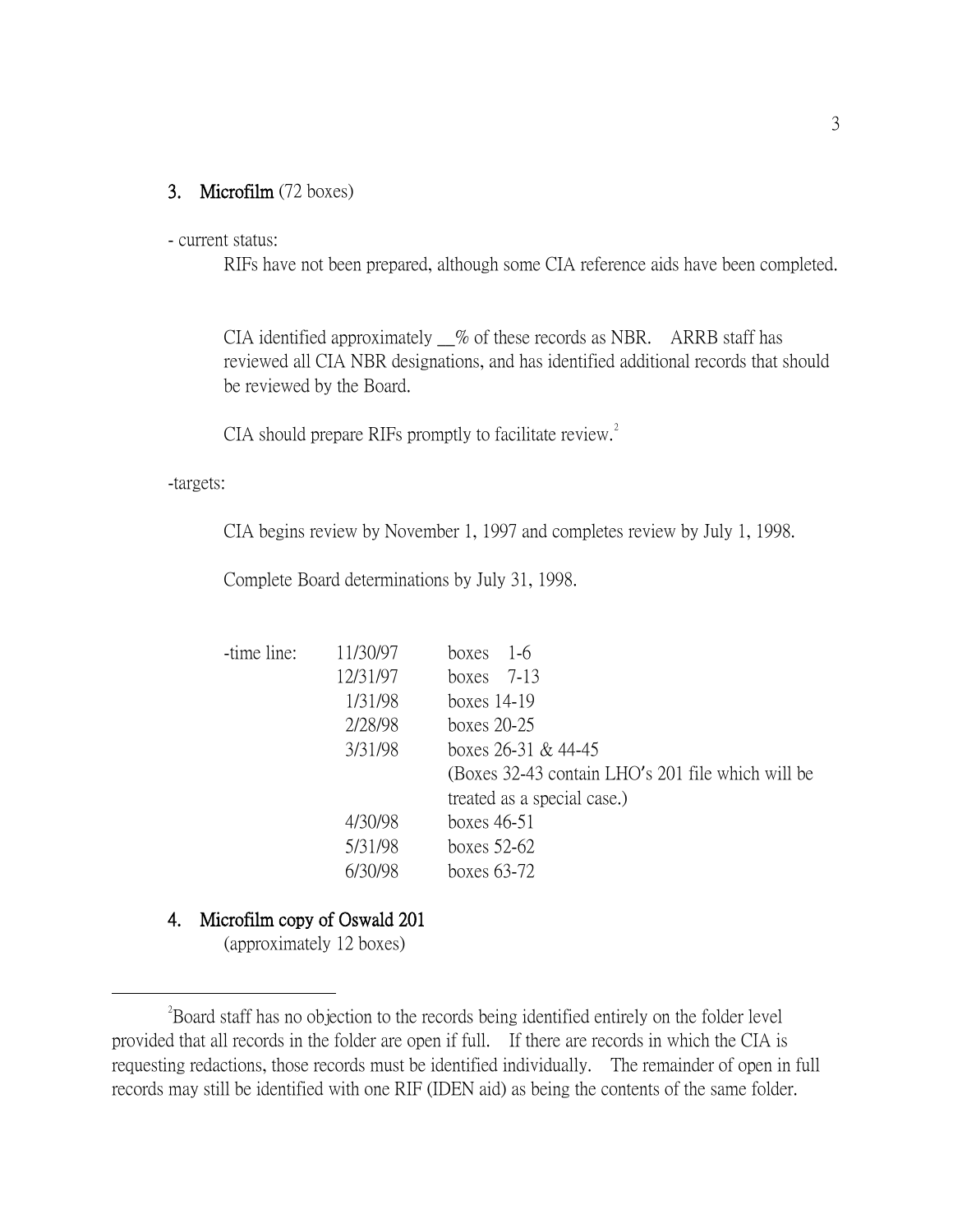-issue:

The vast majority, and perhaps all Oswald Microfilm records are duplicates of records the Board has already reviewed under the Act. To the extent that the records have previously been reviewed, there is little value in re-reviewing the records. The ARRB staff will survey the Microfilm 201 in an effort to identify any additional records that have not already been acted upon by the Board. Any records not previously acted upon by the Board will be so designated, a RIF will be prepared, and they will be sent for Board action. The remaining Microfilm 201 will be transferred to the JFK Collection at NARA and opened in full in 2017.

-status:

Staff will have completed a preliminary review before the September 1997 meeting.

Working Files (including "Russ Holmes" papers, etc.)

- status:

No RIFs have been prepared. ARRB staff has conducted a general survey.

- target dates:

Work to commence by CIA on October 1, 1997. CIA should prepare RIFs for all records by January 1, 1998. Completion of review and Board determinations by March 31, 1998.

-strategy:

Though not work tasked by the agency, the Russ Holmes file is the product of a CIA employee, and it is the best organized collection of records held by the agency. Its value as a reference tool is greatest as a collection. Therefore, though the file contains many duplicates of records found in the JFK collection, the Review Board staff recommends that it be reviewed in its entirety. As with the microfilm from the Sequestered Collection, Review Board staff has no objection to the records being identified entirely on the folder level provided that all records in the folder are open if full. If there are records in which the CIA is requesting redactions, those records must be identified individually. The remainder of open in full records may still be identified with one RIF (IDEN aid) as being the contents of the same folder. Again we suggest that CIA begin to attach RIFs (IDEN aids) to these records so that review can proceed on schedule.

# Additional Records